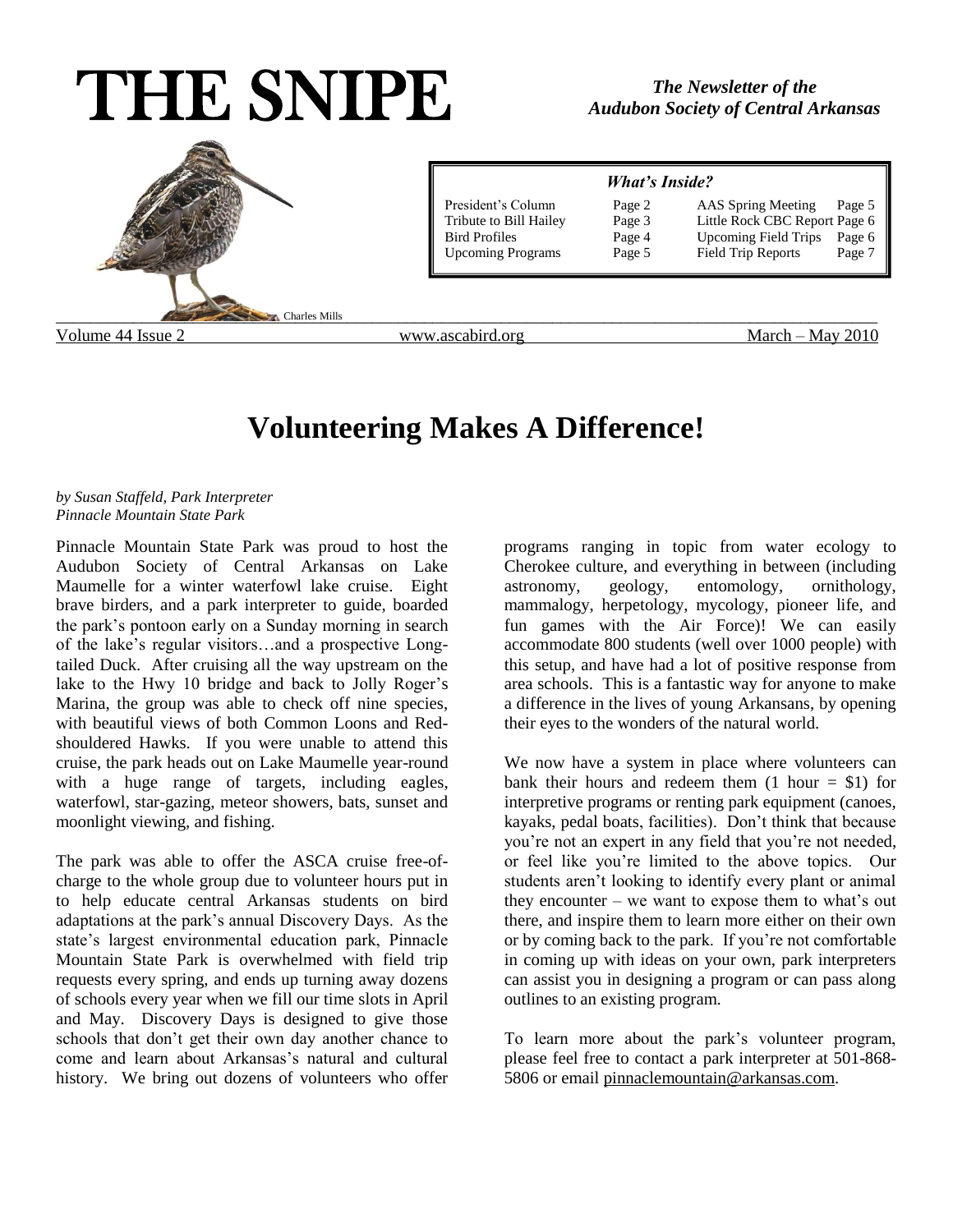# **ASCA Officers**

**President** Rob Weiss kofkpastor@yahoo.com

**Vice-president** Dan Scheiman 501-280-9024 [birddan@comcast.net](mailto:birddan@comcast.net)

**Recording Secretary** Vacant

**Treasurer** Ed Laster 501-868-6004 [elaster523@sbcglobal.net](mailto:elaster523@sbcglobal.net)

**Newsletter Editor** Dottie Boyles 501-224-0302 [ctboyles@aristotle.net](mailto:ctboyles@aristotle.net)

## **Board Members**

Doris Boyles 501-224-0302 [ctboyles@aristotle.net](mailto:ctboyles@aristotle.net)

D. DeLynn Hearn 501-771-4686 warblingvireo@yahoo.com

Jane Gulley janegulley@comcast.net

Jim Dixon 501-258-1914 jamesdixonlr@att.net

Bill Shepherd 501-375-3918 stoneax63@hotmail.com

#### **Christmas Bird Count Compiler**

Dan Scheiman 501-280-9024 [birddan@comcast.net](mailto:birddan@comcast.net)

#### **Conservation**

Barry Haas 501-821-4097 [bhaas@sbcglobal.net](mailto:bhaas@sbcglobal.net)

#### **Hospitality**

Doris Boyles 501-224-0302 [ctboyles@aristotle.net](mailto:ctboyles@aristotle.net)

#### **Rare Bird Alert**

D. DeLynn Hearn 501-771-4686 [delynn@iwon.com](mailto:delynn@iwon.com)

#### **ASCA Webmaster**

J. Lyndal York 501-663-2192 [lrbluejay@sbcglobal.net](mailto:lrbluejay@sbcglobal.net)

**Field Trip Coordinator** Karen Holliday [karenh@arkleg.state.ar.us](mailto:karenh@arkleg.state.ar.us)

# President's Column **ROB WEISS**

# **Service as a Two-Way Street**

It is hard to believe, but my term as ASCA president is now more than half complete. Unless someone with great authority appears this coming December to crown me ASCA emperor, next year at this time we will be reading the president's column written by my successor. It is for this reason that the spring installment of the president's column will be an encouragement to those who may be asked to serve on as an officer or board member in the years to come.

Normally, when one thinks of serving in an organization, the direction of service is perceived as originating with the individual and being received by the organization. After this last year in the ASCA, my perception of such service is quite the opposite. Without a doubt, I have benefited a great deal from non-official activities in the chapter such as field trips, meeting presentations, and participation in citizen science projects. However, the deliberations and conversations which took place in the course of carrying out my duties have provided me with far more learning and knowledge than I expected.

Every day we make choices that have an effect on our lives and, in some cases, the lives of those who come after us. When we take time to share our skills and abilities with those who share the same interest, but have different skills and abilities, the end result is more than a group of individuals could reach acting independently. The participation, service, and decisions of those who preceded us bring us to the place we are

now within the Audubon Society, be that at the national, state, or local level.

This past January Bill Hailey, a member of the ASCA board of directors, passed away. I will surely miss the many conversations I had with Bill over this past year and the enjoyable times with him at our chapter meetings. Although I will miss him, I am very grateful for the time which I did have to become acquainted with Bill. Had I not been serving in this office, there is little chance that I would have been able to get to know him as well as I did.

It is here that I have found the greatest benefit in my past year of service—the people with whom I have served. There has never been a situation in which I lacked counsel or assistance. The many members of this chapter have given me insight and knowledge into not only birding, but a vast array of matters concerning nature and conservation, as well as how such matters are addressed by various governmental agencies.

While it is true that serving in this chapter does require a small sacrifice of time and thought, it is a very small price to pay for the treasure gained in knowledge, experience, and friendships—treasures which are kept for years to come. Whether you are given the chance to serve in an official function or simply by attending meetings or field trips, it is my firm belief that you will not regret a moment of it.

> *Rob Weiss ASCA President*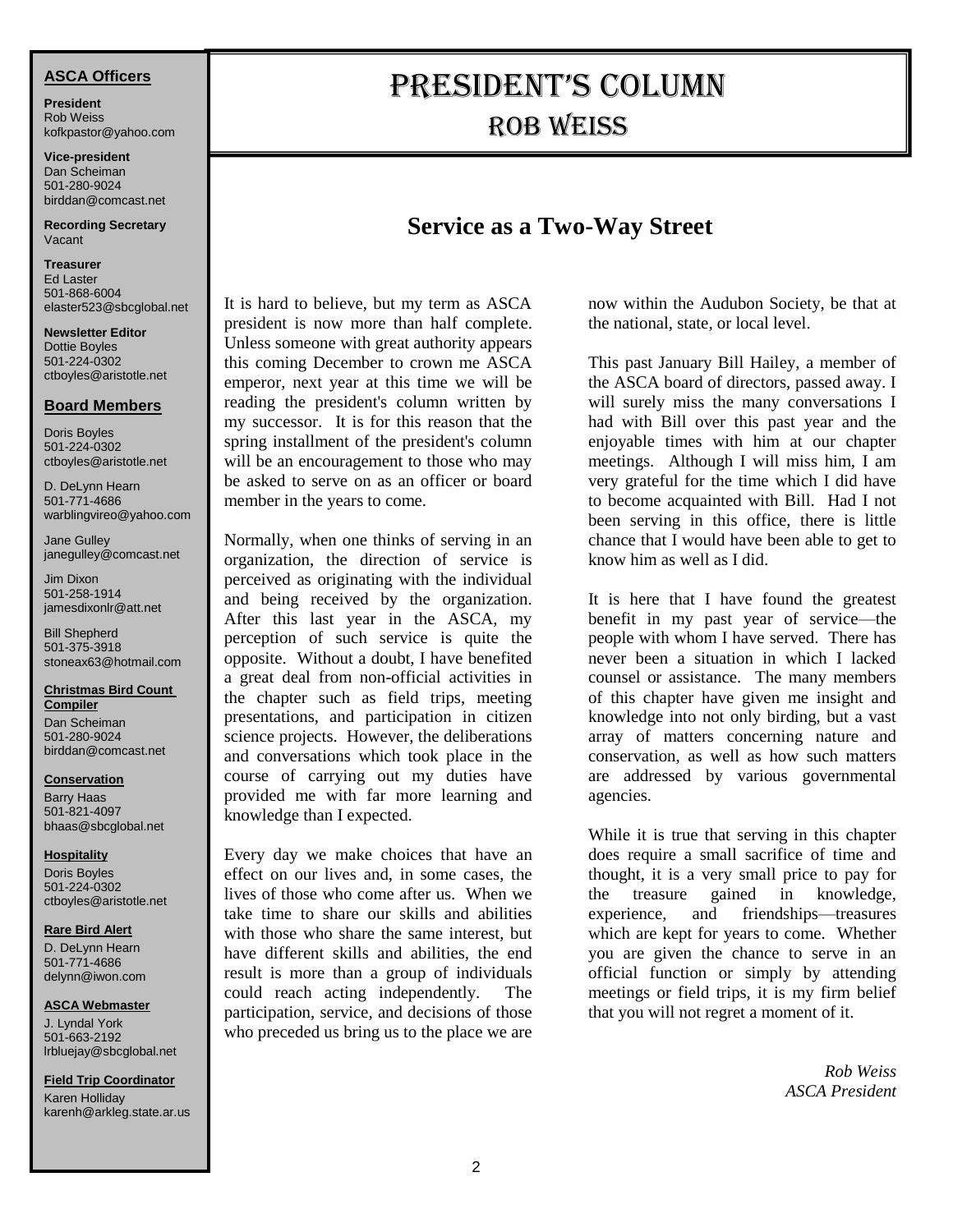# **William F. "Bill" Hailey, 1930-2010 A True Conservationist**

#### *by Keith Sutton*

On January 26, 2010, Arkansas lost one its most devoted conservationists. William F. "Bill" Hailey of Little Rock, a long-time employee of the Arkansas Game and Fish Commission (AGFC), passed away after a long battle with cancer.

In 1957, after serving as a Marine in Korea, Bill was one of eight men chosen to become conservation agents for the Missouri Department of Conservation (MDC). He was assigned to an 860-square-mile piece of Ozark Mountains territory and lived in the town of Potosi—an ideal location, he felt, because the area was laced with streams full of smallmouth bass. In his off-hours, Bill enjoyed fishing and canoeing.

Soon after, Bill met the former Goldie Lee Wilson, a young lady teaching eight grades of school children in a one-room schoolhouse in Berryman. They were wed on July 10, 1960 and never parted.

Bill's marriage to a local girl required him to move, and he was reassigned to Carthage in Jasper County. His salary that year was \$3,780. "We basically started with nothing," he said.

What Bill did possess was an intense passion for his job as conservation officer. He was enforcing game and fish laws in the field practically every day year-round. And to improve relations with local residents, he took on additional tasks. He wrote weekly newspaper columns for the *Carthage Evening Press*, the *Joplin Globe*, the *Sarcoxie News* and the *Golden City Herald*, and made regular appearances on local TV and radio programs. He also was a regular guest speaker at every civic club group in his assigned area, and later an active member (and president) of the Lion's Club.

Bill's work as a conservation agent opened up a world of interesting opportunities. He was part of a bird-banding team that spent weeks in Alberta, Canada, working with waterfowl, and was responsible for annual censuses of prairie chickens on Missouri's virgin prairies. These tasks led to a lifelong love of birding, a passion he often indulged.

Bill later worked in Missouri's Ripley and Ozark counties. Then, in 1981, he retired from his decades-long career with the MDC and moved to Little Rock, Arkansas where he became assistant chief of Game and



Bill Hailey – *Keith Sutton*

Fish Commission's Enforcement Division and head of the state's new Boating Education program. Soon after he was promoted to Education Division chief where he helped launch the state's fledgling Hunter Education program.

While Bill excelled in his work in education, the wildlife law enforcement tasks he had been involved with more than three decades were still his primary love. When his friend David Herman became chief of the Enforcement Division, Bill accepted Herman's offer to come back to his former job as assistant chief of the division. During the months that followed, Bill continued as he always had—working diligently to ensure that wildlife laws were enforced fairly yet firmly. And through it all, from the time he became a conservation agent in 1957 until he retired almost 40 years later, he was guided by the principles of our nation's great conservationists, including people such as Harold Alexander in Arkansas and Werner Nagel in Missouri who were among his many close friends. In particular, he was a student of Aldo Leopold, one of the foremost conservationists of the 20th century, and Bill was constantly guided by the *continued on page 4*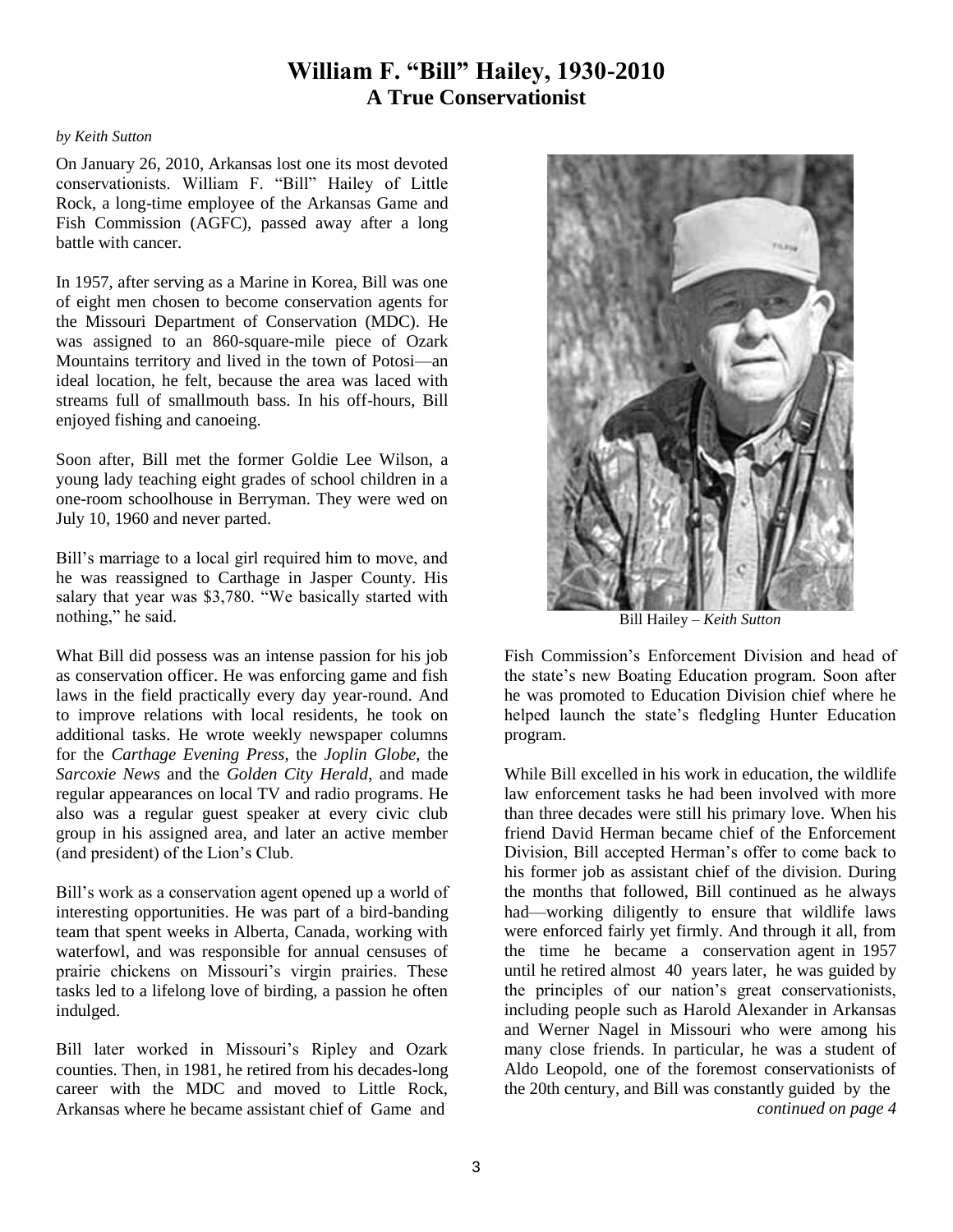# **William F. "Bill" Hailey**

#### *continued from page 3*

principles Leopold laid out in his *Sand County Almanac*, a book Bill made required reading for every cadet who went through the AGFC's enforcement academy. "Conservation is a state of harmony between man and land," Leopold wrote. That principle guided Bill Hailey as he supervised, taught and mentored people of all stripes who joined the ranks of state wildlife agency employees.

During the years Bill worked at the Arkansas Game and Fish Commission and Missouri Department of Conservation, he was a respected leader who dedicated himself to working with a wide variety of conservation groups. He was a longtime member of the Wildlife Society (serving as president of both the Missouri and Arkansas chapters), served for many years on the board of directors of the Audubon Society of Central Arkansas, was secretary/treasurer of the Law Enforcement section of the Southeastern Association of Fish and Wildlife Agencies for 10 years and a longtime member of the National Association of State Boating Law Administrators. In addition, he annually taught wildlife

law enforcement to students of the national Wildlife Management Short Course at Colorado State University, he was long-time secretary for the Fraternal Order of Police, an active member of his church, and served as AGFC liaison to the Arkansas Office of Emergency Services.

Bill worked as assistant enforcement chief until 1993, when finally, after a career that spanned 36 years at two state wildlife agencies, he decided it was time to retire. Retirement didn't suit him, however. A month after leaving the AGFC, he returned and started working parttime for the Wildlife Management Division, taking on a variety of tasks that included everything from managing fur-buyer records to answering questions from the public about wildlife and wildlife laws. During this period, too, he served as a mentor for many young employees, teaching them lessons about conservation and human nature that no doubt will serve them well throughout their careers. Never has there been a greater teacher of conservation and ethics than this gentleman who taught by example as well as by words.

# **Bird Profiles Greater Roadrunner: More Than a Cartoon Character**

\_\_\_\_\_\_\_\_\_\_\_\_\_\_\_\_\_\_\_\_\_\_\_\_\_\_\_\_\_\_\_\_\_\_\_\_\_\_\_\_\_\_\_\_\_\_\_\_\_\_\_\_\_\_\_\_\_\_\_\_\_\_\_\_\_\_\_\_\_\_\_\_\_\_\_\_\_\_\_\_\_\_\_\_\_\_\_\_\_\_\_\_\_\_\_\_\_

#### *by Samantha Holschbach*

Beep beep! Make way for the Greater Roadrunner, which has more important things to do than outwit Wile E. Coyote, such as devour venomous fare like scorpions and rattlesnakes, dance before its mate, sunbathe after a cool night, or perhaps run more than 18 mph to reach its nest and defend the chicks.

"We are always thrilled to see the roadrunner in our yard, even when it sits on our bird feeder waiting in ambush for the hungry sparrow or finch to come in for a 'free' meal," said Allan Mueller, former avian conservation project leader of The Nature Conservancy. "The male likes to sing from our roof top—a good show"

This member of the cuckoo family can be found roaming rocky and grassland habitats year-round across the Ozarks and Ouachitas, though it can be unpredictable and hard to find. Good spots to look for this uncanny critter include Petit Jean State Park, Wedington Wildlife Management Area and Holla Bend National Wildlife Refuge.

The roadrunner is well-adapted for its terrestrial lifestyle in sometimes harsh arid areas. It sports black skin that it exposes to the sun to get energized after a long sleep. Possessing weak wings, the bird instead has vested power in legs built for running; these are located farther back on the body than in most birds to accommodate better balance and stability. Additionally, salt glands near the eyes expel salt from the roadrunner's blood, enabling it to sometimes survive on water derived solely from its food.

Exhibiting a distinctive profile, the Greater Roadrunner is easy to identify. Its extensive tail, long legs, streaky brown plumage, lengthy bill and black-blue crest distinguish this bird from all others. Expect to see only one roadrunner: this bird likes to go it alone, rarely seen with others unless it's with a mate.

Just because roadrunners like to play solitaire doesn't mean you should. In fact, seeing the Greater Roadrunner—an infrequent, rare treat for Arkansans—is a moment best shared among fellow nature lovers.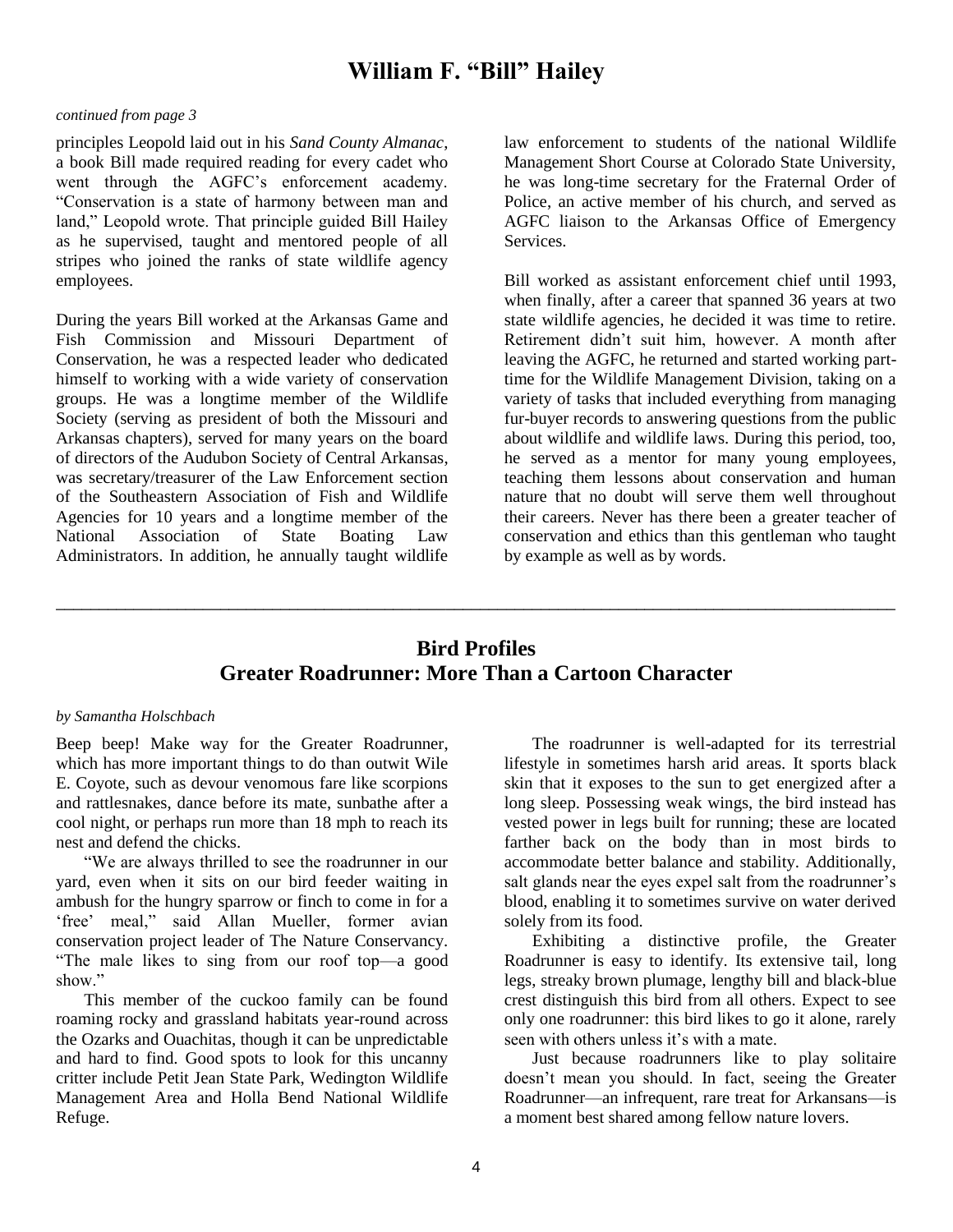# *Upcoming Programs*

The ASCA meets at 7:00 PM the second Thursday of each month at the John Gould Fletcher Library (except where noted), located at 823 Buchanan Street, on the corner of Buchanan and H Streets, just off North University Ave. The programs are free and open to the public.

\_\_\_\_\_\_\_\_\_\_\_\_\_\_\_\_\_\_\_\_\_\_\_\_\_\_\_\_\_\_\_\_\_\_\_\_\_\_\_\_\_\_\_\_\_\_\_\_\_\_\_\_\_\_\_\_\_\_

# **March 11, 2010 – Green Living**

# Speaker: **Nao Ueda, Outreach Coordinator, Audubon Arkansas** Program: **Green Living 101**

Nao will discuss steps you can take to reduce your environmental footprint, and the importance of green living to bird conservation.

As the Outreach Coordinator for Audubon Arkansas, Nao coordinates grassroots efforts regarding environmental policy. Prior to joining Audubon, she worked for a local foundation with a mission to advance education, economic development, and social justice in Arkansas. In 2006, she co-founded the Arkansas Sustainability Network and helped organize the first ever green expo in Arkansas. In her spare time, Nao writes a blog, GreenAR by the Day, where she discusses steps she has taken to reduce her environmental footprint, as well as various environmental topics around the state and the country. \_\_\_\_\_\_\_\_\_\_\_\_\_\_\_\_\_\_\_\_\_\_\_\_\_\_\_\_\_\_\_\_\_\_\_\_\_\_\_\_\_\_\_\_\_\_\_\_\_\_\_\_\_\_\_\_\_\_

# **April 8, 2010 – Digiscoping**

Speaker: **Larry Jernigan** Program: **Take a "Long Look" at Nature – Digiscope!**

Larry will show photos to demonstrate what can be accomplished when you meld digital camera with spotting scope. He will discuss equipment and how pieces fit together, pitfalls and how to avoid them, and the discipline involved to master this art.

Larry Jernigan took his first photos in 1961 and has been addicted ever since. He is a retired chiropractor who now works part-time helping 4-H. During two years in the Army he worked in medical research and medical photography. He also owned a professional photography studio for 10 years.

\_\_\_\_\_\_\_\_\_\_\_\_\_\_\_\_\_\_\_\_\_\_\_\_\_\_\_\_\_\_\_\_\_\_\_\_\_\_\_\_\_\_\_\_\_\_\_\_\_\_\_\_\_\_\_\_\_\_

# **May 8, 2010 – International Migratory Bird Day**

We will *not* have a regular meeting or program in May.

Instead, we would like to encourage everyone to join ASCA as we celebrate *International Migratory Bird Day* with a morning bird walk around Pinnacle Mountain State Park. We will meet at 7:00 a.m. in the parking lot of the Arboretum Trail located off Pinnacle Valley Road.

For specific details please see May  $8<sup>th</sup>$  field trip to Pinnacle Mountain State Park on page 6.

# **Arkansas Audubon Society Spring Convention**

The 2010 Spring Convention of the Arkansas Audubon Society (AAS) will be held April 30- May 2 at Hope, AR. Friday registration (4:00- 6:00 p.m.) will be in the breakfast area of the Holiday Inn Express.

AAS has a block of rooms set aside at the Holiday Inn Express and the Best Western of Hope. Both hotels are located at the same intersection.

The **Holiday Inn Express** is a newer, more updated facility, with an expanded continental breakfast. Room rates are \$89.10 plus tax. Call 870-722-6262 for reservations.

The **Best Western of Hope** is a much older facility in reasonably good condition and features an expanded full breakfast. Rooms are \$59.49 plus tax. Call 1-800-429-4494.

Be sure to mention you are with the Arkansas Audubon Society to receive special room rates.

Directions: From I-30 - take Exit 30 and turn north. Both hotels are located very close to Exit 30.

For more information or to download a registration form you can visit the AAS website at:

[http://www.arbirds.org/AAS\\_meeting\\_spring\\_2](http://www.arbirds.org/AAS_meeting_spring_2009.pdf) [009.pdf](http://www.arbirds.org/AAS_meeting_spring_2009.pdf)

Register by **April 1st** to qualify for the **Early Bird Discount.** If you have any questions you may contact Carolyn Minson at 501-915-0669 or [csminson@mac.com.](mailto:csminson@mac.com)

\_\_\_\_\_\_\_\_\_\_\_\_\_\_\_\_\_\_\_\_\_\_\_\_\_\_\_\_\_\_\_\_\_



Spotted Towhee – *Dale Provost*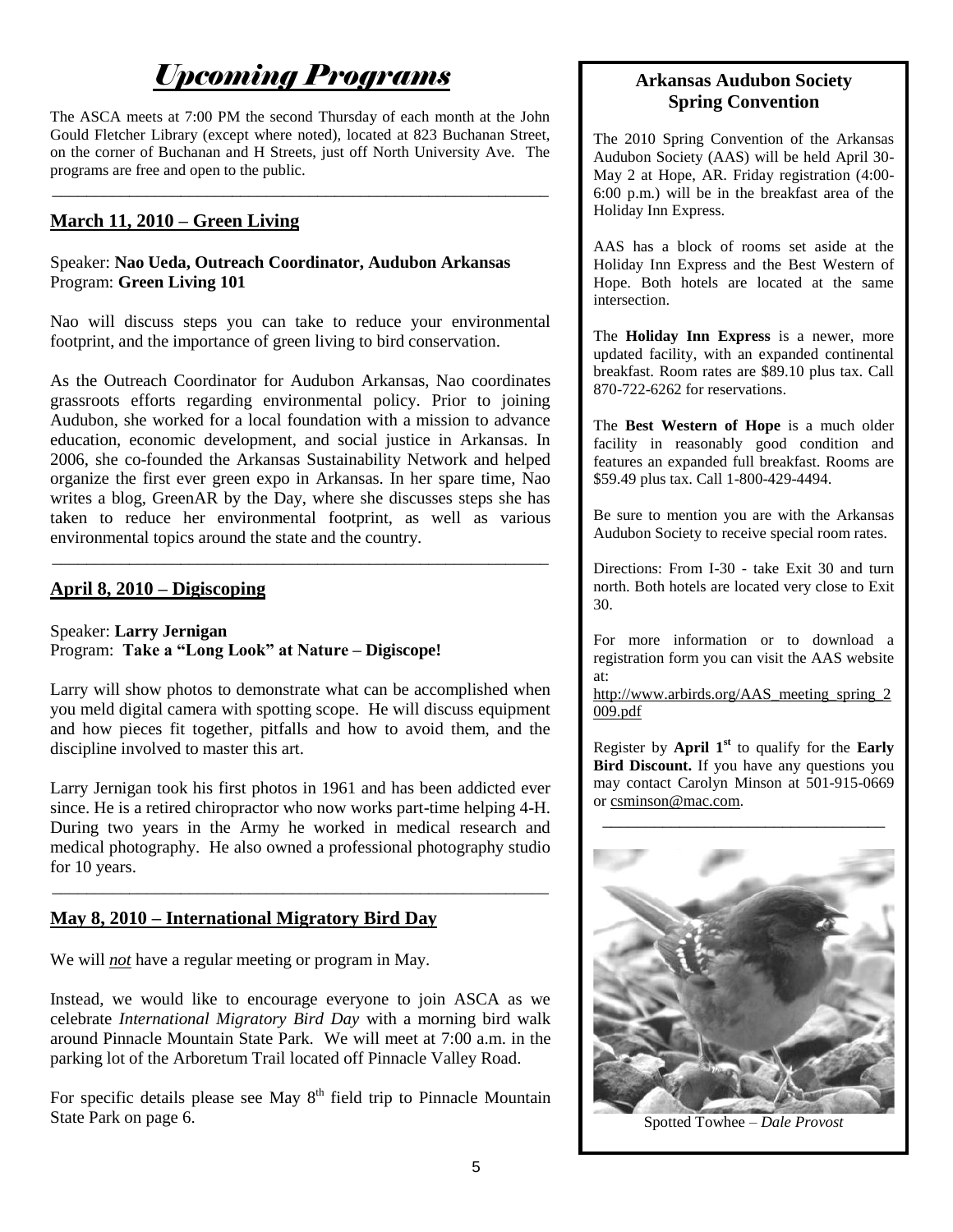#### **Little Rock Christmas Bird Count December 27, 2009**

*by Jim Dixon*

 The area in Little Rock my team was assigned to count might be referred to as the Southwest Region, with I-630 marking the northern border, I-30 marking the eastern border, and Roosevelt Road/Asher Avenue/University Avenue marking the southern border. At first glance, it didn't look very promising being mostly residential, although it did contain the fabled Boyle Park. Ten inches of rain three days earlier meant that Rock Creek had flooded several of the likely areas, though the waters had receded by game day.

 We started our day at Kanis Park, near I-630 and Rodney Parham Road. It is a small park and I had never birded it before. We were pleasantly surprised by the number of species found there.

Next stop was University Park on 12<sup>th</sup> Street. There wasn't much there besides tennis courts but we were able to pick up both of the common nuthatches and Brown Creeper.

 We headed to Boyle Park which I hadn't visited in quite some time. Despite its shady reputation, we found it to be quite pleasant on an icy Sunday morning. It lived up to its birding reputation as we spent two full hours and covered only 20% of the trails there.

 After lunch we headed down University Avenue and walked behind the old Crain dealership at One Tee Way. From the map, I knew there was a lake back there. Finding a couple of hundred gulls, cormorants, and one Bald Eagle was a pleasant surprise as I wasn't expecting an eagle in our territory.

 Next we ventured to Hindman Park where we viewed very large flocks of blackbirds at a distance. They moved every time we tried to get close so they had to be recorded as "blackbird species". However, we did find Rusty Blackbirds near the club house.

 Roselawn Cemetery on Asher Avenue turned out to be a good place for Brewer's and Rusty Blackbirds as well as Redheaded Woodpeckers.

 Time was running out so we headed west to Shackleford Road for a cleared area I had discovered. It looked like a good place for sparrows and when I checked it out earlier, it had been just that. It was a dead zone that day except for 25 American Robins.



# *ASCA Field Trip Schedule*

ASCA sponsors numerous field trips throughout the year. The trips are open to all and carpooling is available for trips outside of Little Rock. This is a great opportunity for novice birders to meet and learn more about birds from experienced birders, or perhaps a chance to see a life bird for those who list. For more information visit [www.ascabird.org](http://www.ascabird.org/) or contact Karen Holliday, ASCA Field Trip Coordinator at [karenh@arkleg.state.ar.us](mailto:karenh@arkleg.state.ar.us) or 501-920-3246. Always bring plenty of water with you.

## \_\_\_\_\_\_\_\_\_\_\_\_\_\_\_\_\_\_\_\_\_\_\_\_\_\_\_\_\_\_\_\_\_\_\_\_\_\_\_\_\_\_\_\_\_\_\_\_\_\_\_\_\_\_\_\_\_\_\_ *March 20, 2010* **Cook's Landing**

Meet at Cook's Landing at 8:30 a.m. We'll explore the Isabella Jo Trail and the Pfeiffer Loop Trail, both provide for easy walking. The trails at Cook's Landing offer a diversity of habitats, including the Arkansas River, and should provide us with a variety of bird species. We will finish with a short climb to the top of the Big Dam Bridge. This will be half day trip.

Directions: From Little Rock take I-430 North across the river bridge. Take Exit 12 Maumelle/Crystal Hill Road. Turn right (east) onto Crystal Hill Road (Hwy. 100). At the stoplight, turn right onto Northshore Drive. Take the first right onto Cook's Landing Road and follow it to the first parking lot on your right at the North Little Rock Police guard shack.

# \_\_\_\_\_\_\_\_\_\_\_\_\_\_\_\_\_\_\_\_\_\_\_\_\_\_\_\_\_\_\_\_\_\_\_\_\_\_\_\_\_\_\_\_\_\_\_\_\_\_\_\_\_\_\_\_\_\_\_\_\_\_\_ *April 10, 2010* **Frog Bayou Wildlife Management Area**

Meet at 6:30 a.m. at the Mayflower commuter lot located at Exit 135 off I-40 West. Frog Bayou WMA is one of Arkansas' newest wildlife management areas. This former farm is a wetland restoration area, with migratory waterfowl as its main user. Secretive marsh birds such as King Rail, Sora, Virgina Rail, and Least Bittern will be our target birds. Walking will be on unpaved but level paths. If time allows, we may stop by the Alma Sewer Treatment ponds to look for Black-bellied Whistling Ducks. Bring water and a lunch. We will return to Little Rock by late afternoon.

For those in west Arkansas who would like to join us, meet at 8:45 a.m. at the Kountry Xpress Truck Stop south of I-40 West at Exit 20 at Dyer. \_\_\_\_\_\_\_\_\_\_\_\_\_\_\_\_\_\_\_\_\_\_\_\_\_\_\_\_\_\_\_\_\_\_\_\_\_\_\_\_\_\_\_\_\_\_\_\_\_\_\_\_\_\_\_\_\_\_\_\_\_\_\_

#### *May 8, 2010* **International Migratory Bird Day Pinnacle Mountain State Park**

Come help us celebrate *International Migratory Bird Day*, Saturday, May 8 and join ASCA in participating in a citizen science project by counting the number of birds in the Pulaski County area. Meet at the parking lot of the Arboretum Trail at 7:00 a.m. The trail is a short loop, so late arrivals can easily catch up to the group. We will be looking for spring migrants. If time allows, we may walk the Kingfisher Trail, or hike the Rocky Valley Trail to the East Quarry Trail, which has dramatic vistas of Pinnacle Mountain and the Arkansas River Valley. The Arboretum and Kingfisher Trails are paved with slight inclines. The Rocky Valley Trail is unpaved and has very uneven terrain. Bring water and light snacks. This is a half day trip.

Directions: From Little Rock take Cantrell Road (Hwy 10) west and turn right onto Pinnacle Valley Road. Traveling 1.6 miles turn left to stay on Pinnacle Valley Road. Continue .9 miles before turning slightly left, staying on Pinnacle Valley Road for approximately 2.5 miles. The sign to the entrance of the Arboretum Trail will be on the left side of the road.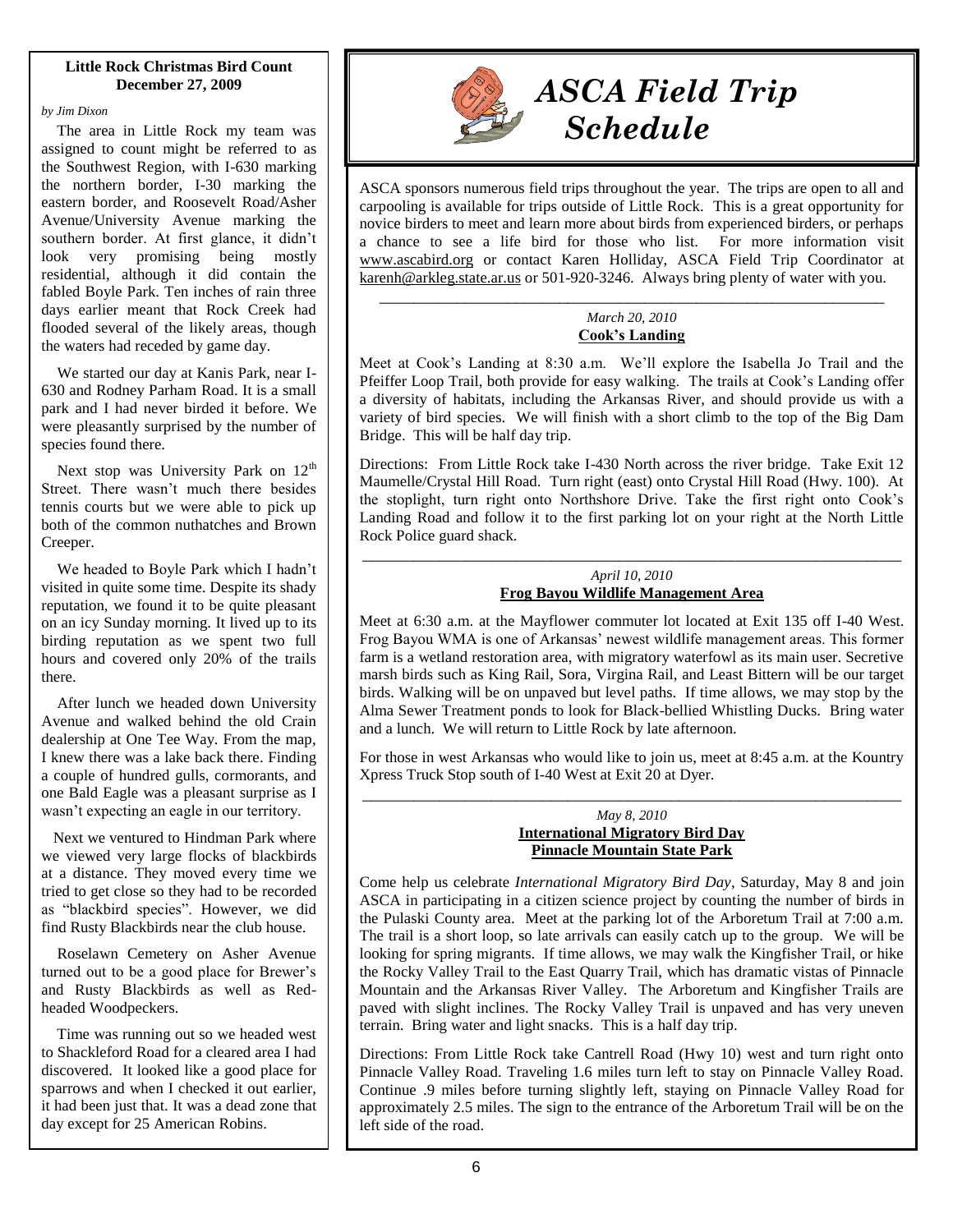

# *Field Trip Reports*

# **Lonoke and Little Rock Christmas Bird Count Results**

For the Lonoke CBC (Dec 20, 2009), 27 participants spent 58 hours and traveled 377 miles to tally 105 species and 57,377 individuals. The effort was down a bit compared to last year. Despite this, the mild weather, and the fact that several parties left their territories for a few hours to chase a very rare bird, we managed to match last year's species total. The number of individual birds, however, was way down from last year (290,245). Notable species this year were: Horned Grebe (1), Merlin (1), Western Sandpiper (8), Long-billed Dowitcher (12), Blue-gray Gnatcatcher (1), Orangecrowned Warbler (9, high count), and the **first state record Ash-throated Flycatcher**!

For the Little Rock CBC (Dec 27, 2009), 27 participants plus 3 feeder watchers traveled 441 miles and spent 77 hours tallying 24,477 individuals of 96 species. The effort was up a bit from last year but the total number of species and individuals were down slightly compared to last year (98 and 25,108). In addition to cold weather, this year brought a few unusual species: Cackling Goose (14, high count), Rufous Hummingbird (1), Blue-headed Vireo (4, high count), Gray Catbird (1), and Orangecrowned Warbler (9, high count)!

If you missed the fun and these good birds because you were sitting at home instead of birding, then please join us next year! --*Dan Scheiman*

# **Heber Springs and Magness Lake**

\_\_\_\_\_\_\_\_\_\_\_\_\_\_\_\_\_\_\_\_\_\_\_\_\_\_\_\_\_\_\_\_\_\_\_\_\_\_\_\_\_\_\_\_\_\_\_\_\_\_\_\_\_\_\_\_\_\_\_\_\_\_\_\_\_\_\_\_\_\_\_\_\_\_\_\_\_\_\_\_\_\_\_\_\_\_\_\_\_\_\_\_\_\_\_\_\_\_

*January 9, 2010*

Fourteen very hardy birders (4 under the age of 16) ventured out in 20° weather to participate in the field trip. Despite the ice-covered ponds and fields, birds were still abundant. At the Heber Springs Wastewater Treatment Plant we were treated to the colorful sight of 15 Northern Shovelers, 48 Ring-necked Ducks, 51 Hooded Mergansers, 17 Common Goldeneyes, 25 Buffleheads, 20 Gadwalls, 45 Ring-billed Gulls and 25 Bonaparte's Gulls, all clustered on the only pond not frozen!

We visited Sandy Beach on Greer's Ferry Lake where Common Loon and Horned Grebe were life birds for some.

Our final stop was Magness Lake where 200 Trumpeter Swans dotted the lake, honking and fussing. Snow, Ross's and Cackling Geese, Mute Swan, American Wigeon, and Wood Duck were among the usual mix of waterfowl. We finished the day with a fun dinner in Conway, giving us a chance to thaw out. *--Karen Holliday*

# **Two Rivers Park and Lake Maumelle**

\_\_\_\_\_\_\_\_\_\_\_\_\_\_\_\_\_\_\_\_\_\_\_\_\_\_\_\_\_\_\_\_\_\_\_\_\_\_\_\_\_\_\_\_\_\_\_\_\_\_\_\_\_\_\_\_\_\_\_\_\_\_\_\_\_\_\_\_\_\_\_\_\_\_\_\_\_\_\_\_\_\_\_\_\_\_\_\_\_\_\_\_\_\_\_\_\_\_

*February 13, 2010*

We started our day at Two Rivers Park by fanning out across an open field looking for sparrows. A considerable amount of crunchy snow was still on the ground making it challenging to sneak up on birds. Within two hours we had flushed eight species of sparrows including six Le Conte's! We had good looks at Vesper, Fox, Lincoln, Field, Song, Chipping and Savannah Sparrows. We tallied 36 species for the park.

We then moved to Lake Maumelle in search of loons. At Jolly Roger's Marina we found our first Common Loon. At Loon Point we saw Common Loon, Common Goldeneye, Greater and Lesser Scaup, Bufflehead, and Bald Eagle. Ruby-crowned and Golden-crowned Kinglets were so tame that several of the photographers in the group were able to get photos of the normally hyperactive birds. At the Hundley Road Causeway we spotted the **Red-throated** and **Pacific Loons**, which were life and state birds for several in the group. At Vista Point, we saw a second Red-throated Loon and recorded 23 species in less than an hour.

A total of 20 people participated in the field trip, including three new ASCA members. *--Karen Holliday*